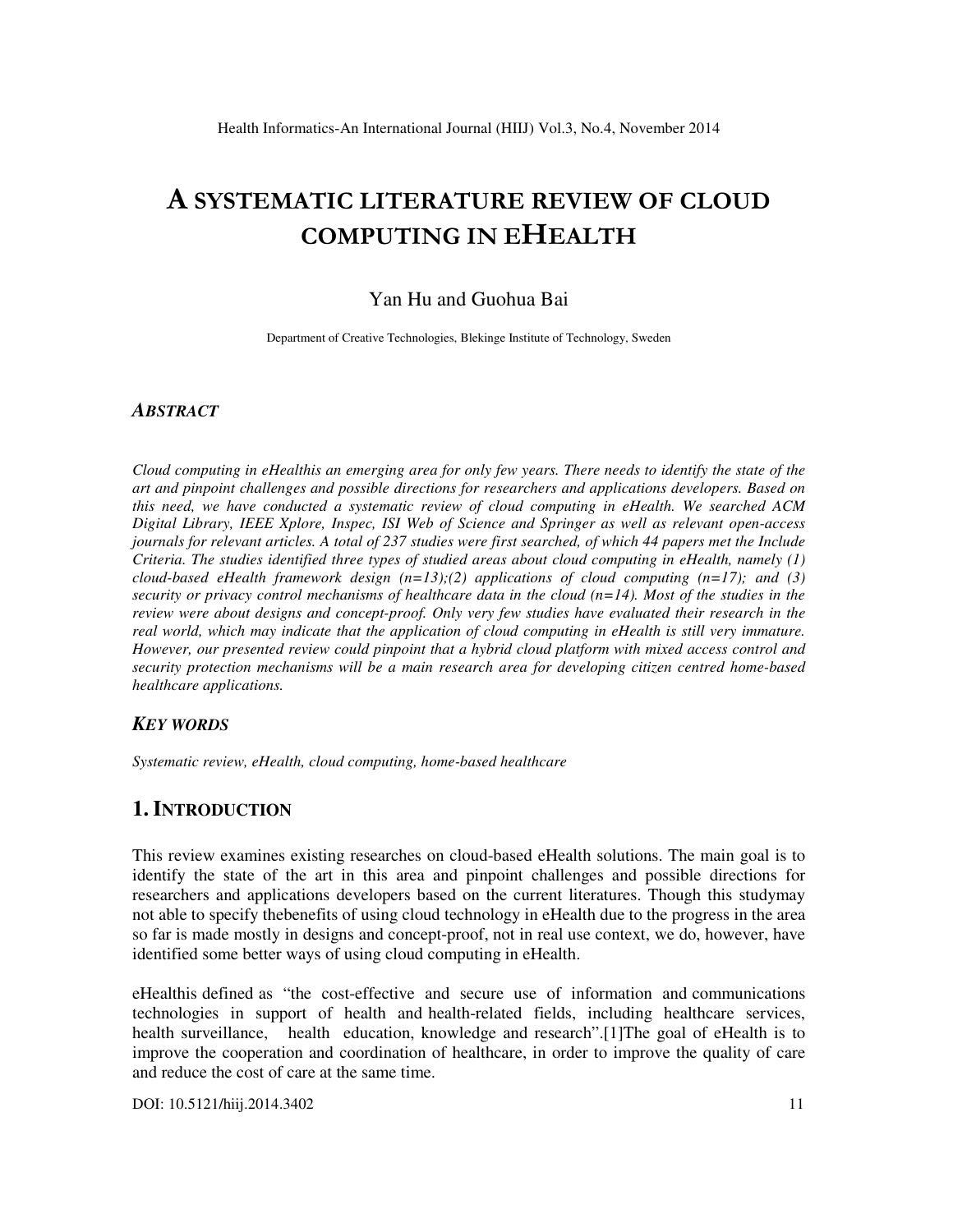Cloud computing is a new technology which has emerged in the last five years. According to the definition by NIST, cloud computing is "a model can provide distributed, rapidly provisioned and configurable computing resources (such as servers, storage, applications, networks and other services), which are on-demand, rapid elastic and measured, to whom have network connections".[2]Because of the obvious scalability, flexibility and availability at low cost of cloud services, there is a rapid trend of adopting cloud computing among enterprises or healthrelated areas in the last few years.

# **2. METHODS**

A systematic literature review requires a comprehensive and unbiased coverage of searched literatures. To maximise the coverage of our searched literatures, we started by identifying some of the most used alternative words/concepts and synonyms in the research questions.[3] We conducted first a manual search in the areas of related areas such as computer science and healthcare. The selected Databases are ACM Digital Library, IEEE Xplore, Inspec, ISI Web of Science and Springer. In order to cover more broad scope, open-access journals in the relevant areas were also included. We did not limit the publication year, since cloud computing was proposed only in the last five years. After general study of the related areas, the language of the papers was limited to English. The following search string was used to search the above mentioned databases:

(Cloud)AND (eHealth OR "electronic health" OR e-health)

The search string could be modified slightly when searching in different databases, since they have different rules for search strings. Our first search by the search string in all the mentioned databases produced 237 articles. In order to focus on the most relevant literatures, we conducted a primary evaluation based on reading the abstracts of all selected articles. The evaluation is based on the criteria described in Table 1. The inclusion criteria are applied independently for each author to select the relevant articles. This evaluation selected 44 articles for our thorough study, and all are included in the reference list.

| Include criteria                                                                                                                                                                                                                                                                                   | Exclude criteria                                                                                                                                                                             |
|----------------------------------------------------------------------------------------------------------------------------------------------------------------------------------------------------------------------------------------------------------------------------------------------------|----------------------------------------------------------------------------------------------------------------------------------------------------------------------------------------------|
| • Directly or indirectly<br>related to both eHealth and<br>cloud technology.<br>$\bullet$ Cloud-based<br>eHealth<br>frameworks design.<br>• Cloud computing solutions<br>applied in healthcare.<br>• Security and<br>privacy<br>mechanisms of healthcare<br>data in cloud.<br>• Written in English | • Irrelevant to study of the cloud<br>or eHealth.<br>• Conceptual methods<br>or<br>cognitive introductions.<br>• Review papers.<br>• Business analysis reports.<br>• Not written in English. |

Table 1. Include and exclude criteria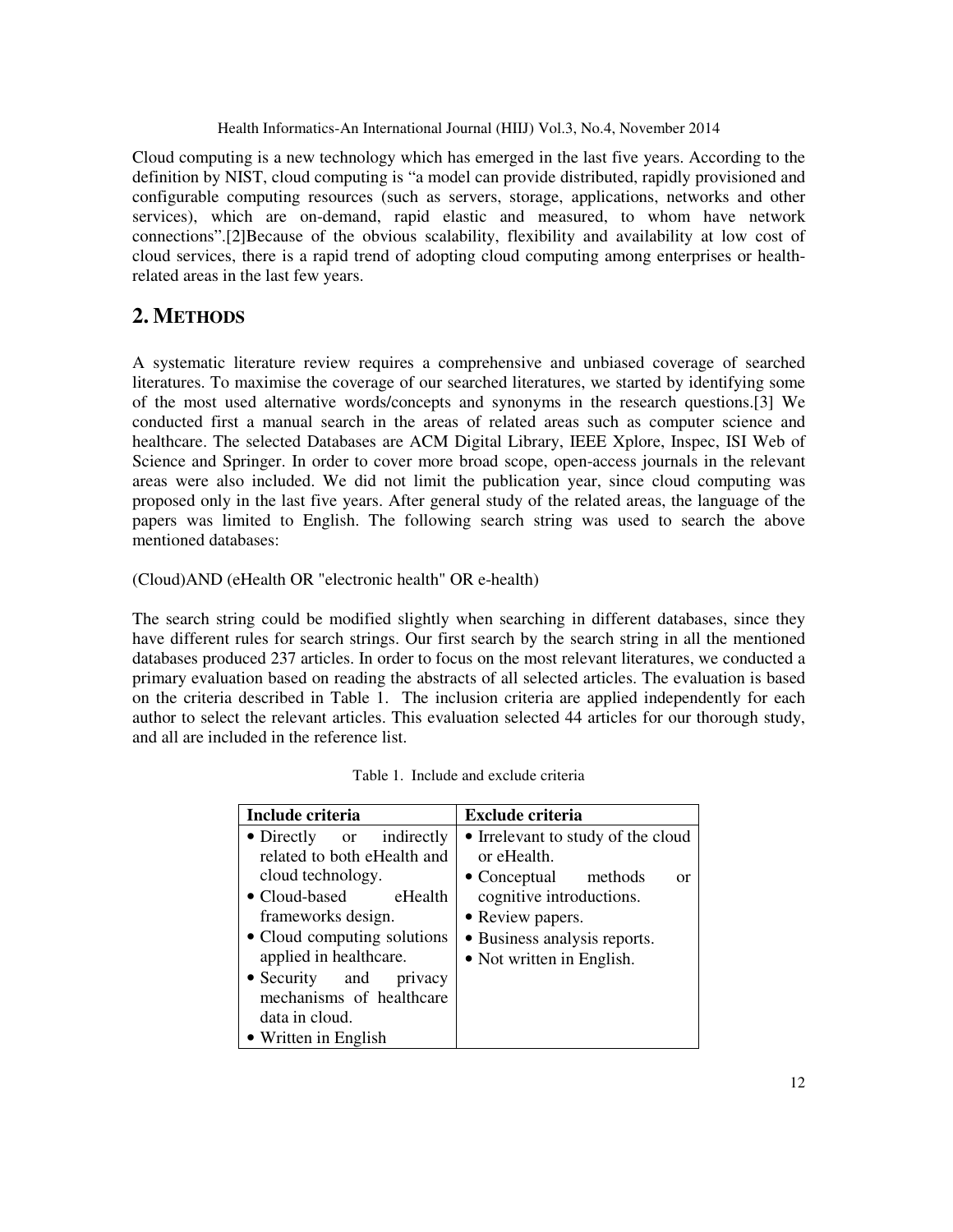The quality of each paper was assessed by two authors mainly based on the Jovell and Navarro-Rubio system for classification from score 9 to 1 [4]. Guidelines for performing systematic literature reviews in related subject area[5] were followed for technology related issues. After include/exclude criteria and quality assessment criteria, a chosen set of papers was available for the data extraction process. In order to avoid the bias of subjective preference, we applied the method by which one researcher extracted the data and another checked the extraction. The Citation and Bibliography tool – Zotero – was used to manage all the extracted articles.

# **3. RESULTS**

After the steps of searching, evaluation and alternate reviews, 44 articles were finally selected from the total of 237 articles found from the first search. We believe the selected 44 articles can cover the basic view of the studied area of cloud computing in eHealth. Since both eHealth and cloud computing are emerging areas, the results of this study can offer the researchers up-to-date perspectives for their research.

We found 19 countries where research articles were published on eHealth cloud computing. The largest number of articles were produced in the USA  $(n=14)$ , followed by EU countries  $(n=11)$ . We found relatively few papers in this new area produced in developing countries such as China  $(n=3)$ , India  $(n=2)$  and UAE  $(n=3)$  (see Table 2). All papers we searched were published after 2010, and this may indicate that research in cloud computing for healthcare is still an emerging area. Figure 1 shows the number of papers published across years in our searched results.

| Country       | No. of papers  | <b>References</b>                         |
|---------------|----------------|-------------------------------------------|
| USA           | 14             | 7, 11, 13, 17, 18, 20, 25, 29, 30, 32, 35 |
| Canada        | 4              | ,41,43,45                                 |
| Australia     | 3              | 23, 38, 39, 40                            |
| UK            | 3              | 20,44,48                                  |
| <b>UAE</b>    | 3              | 10,14,26                                  |
| China         | 3              | 8,21,33                                   |
| Germany       | $\overline{2}$ | 34, 36, 47                                |
| India         | $\overline{2}$ | 46,49                                     |
| France        |                | 9,24                                      |
| Croatia       | 1              | 42                                        |
| Italy         |                | 12                                        |
| Spain         |                | 15                                        |
| Sweden        |                | 27                                        |
| Netherland    |                | 19                                        |
| Bangladesh    | 1              | 28                                        |
| Puerto Rico   |                | 37                                        |
| Egypt         | 1              | 31                                        |
| <b>Brazil</b> | 1              | 16                                        |
|               |                | 6                                         |

Table 2. Countries conducting cloud-based eHealth researches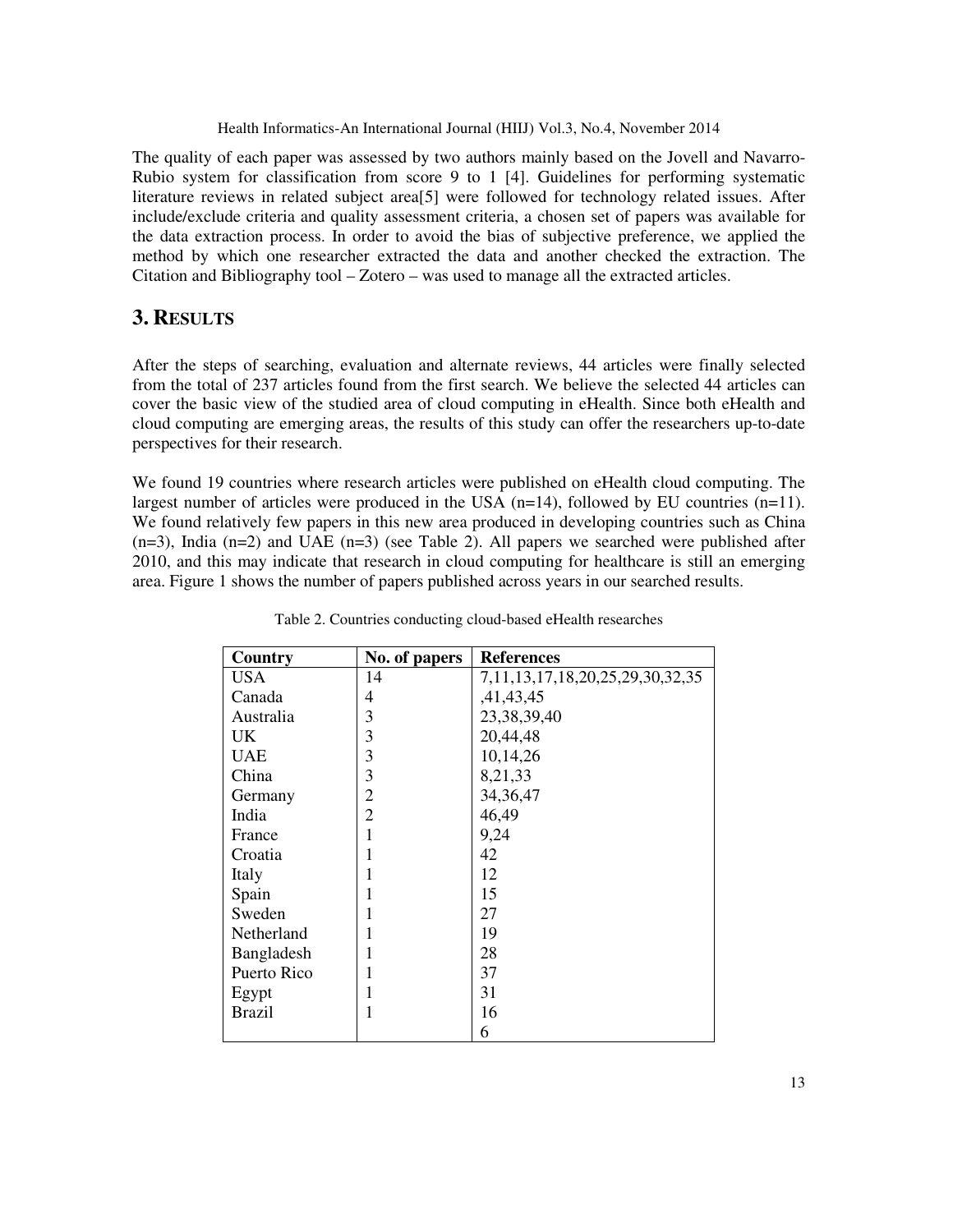

Health Informatics-An International Journal (HIIJ) Vol.3, No.4, November 2014



In the following, we present some important findings from our study. The topics discussed in the reviewed articles are quite broad in relation to the use of cloud computing in eHealth domain. Generally, the topics can be classified into three categories: 1) Cloud-based eHealth framework design  $(n=13)$ ; 2) Applications of cloud computing in eHealth  $(n=17)$ ; and 3) Security or privacy control mechanisms of healthcare data in cloud  $(n=14)$ . The distribution of the above topics is shown in Figure 2.



Figure 2.Research type distributions.

#### **3.1 Discussion of the topics in the reviewed articles**

#### **3.1.1Cloud-based eHealth framework design**

Since one of the most significant advantages of cloud computing is its huge data storage capacity, six papers proposed cloud-based frameworks for healthcare data sharing. One of the pioneers in this area, Rolim et al. [6] designed a framework for data collection by using sensors attached to medical equipment, and the collected data can be directly stored in a cloud, which can be accessed by authorised medical staff. Some studies[7][8][9] proposed a national level framework for eHealth based on cloud models. For example, Patra et al. [9] argued especially that their cloud-based solution on a national level would provide a cost effective way in dealing with patient information for rural areas. By encouraging people in rural areas to upload their personal healthcare information to the health cloud, the care providers can provide them with more correct healthcare services, such as remote diagnosis, supervision and emergency calls.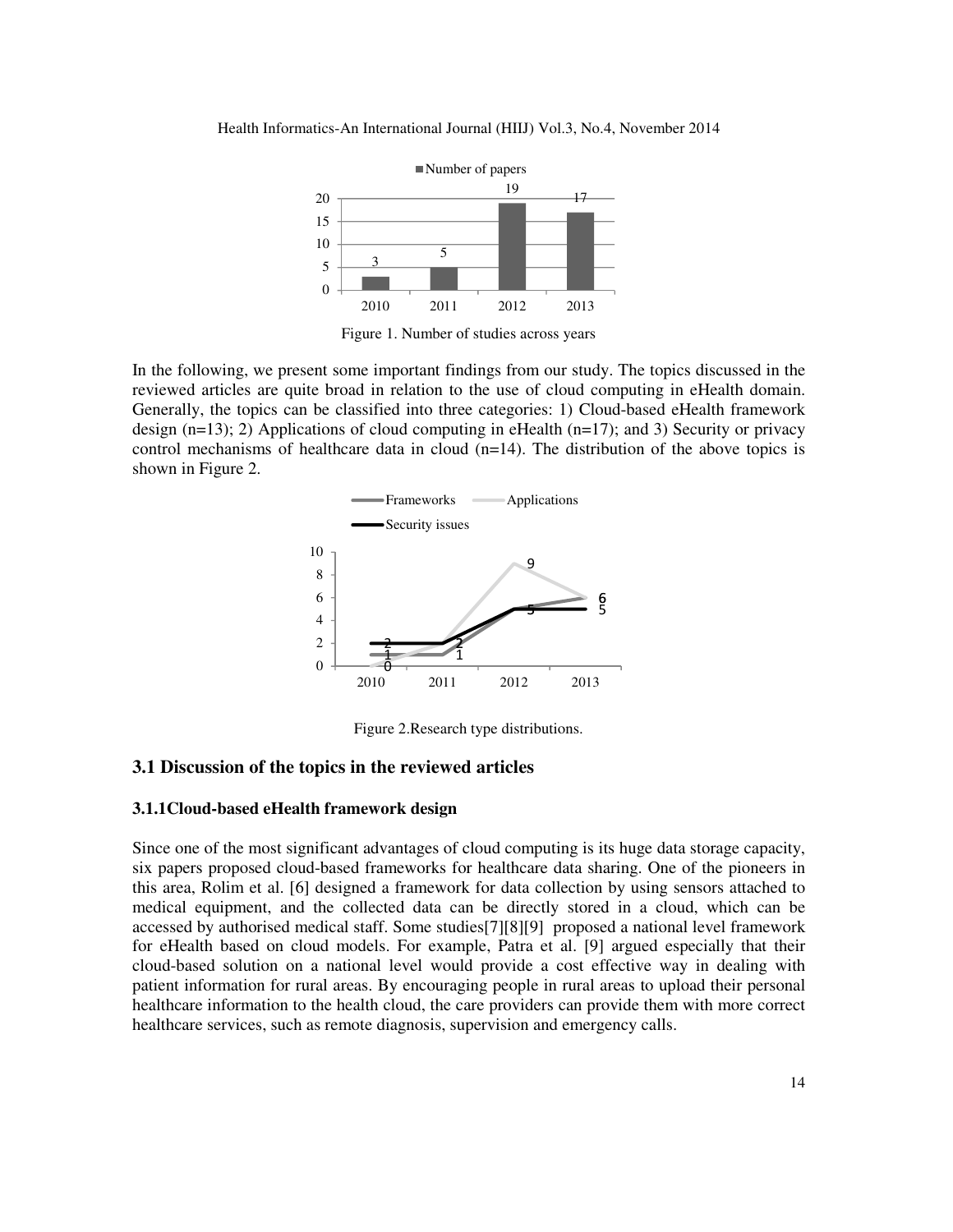Other studies related to this category of framework design are more specific as regards application areas, such as the design of a Virtual Research Environment by both Simth et al.[10] and Regola et al.[11]; patients' self-management by Martinovic et al.[12]; transition or standardisation of data stored in different EHR or PHR systems by Coats et al.[13]and Ekonomou et al.[14]; and designing a secure EHR framework [15][16][17][18].

#### **3.1.2.Applications of cloud computing**

High accessibility, availability and reliability make cloud computing a better solution for healthcare interoperability problems. Papers in this category mostly applied cloud technology for healthcare data sharing, processing and management, and can be categorised based on three types of cloud platforms, namely, public cloud, private cloud and hybrid cloud.

Six papers presented their eHealth applications by using or testing in public clouds such as Google App Engine [19], Windows Azure[20][21] and Amazon EC2[22][23][24].The application[22] of Wooten et al. provided a patients-to-patients support and information sharing within patients community. The solution proposed by Benharref et al.[21] used the mobiles of seniors to send the patients' data automatically to the cloud, and the patients themselves could decide with whom to share the data. Mohammed et al.[23]designed a Health Cloud Exchange (HCX) system which shares healthcare records between services and consumers with some privacy controls.

For applications based on the private cloud, Bahga et al.[25] presented an achievement of sematic interoperability between different kinds of healthcare data, while DACRA[26] built a platform for interoperability on the syntax level. Vilaplana et al.[27]used queuing theory as the basic means to model the performance of an eHealth system based on the private cloud. Van Gorp et al.[28]applied virtualisation techniques to allow patients themselves to build their own lifelong PHRs. The PHR can then be shared with other stakeholders who are authorised and interested. Wu et al.[29]proposed an approach to EHR data schema composition with a broker based access control. In order to reduce the cost of adopting EHRs, HP published a cloud-based platform called Fusion[30]for securely managing and sharing healthcare information on large scale. Other studies also used the private cloud to integrate the EHR systems with other systems like healthcare billing system[31] and national law system[32].

Gul et al.[33] and Chen et al.[34]proposed a shared EHRs system based on hybrid cloud. In the proposed application of Chen et al.[34], the patient's medical data are stored both in a hospital's private cloud and public healthcare cloud. A mechanism is set up to make sure that the owners of the medical records can decide when their records should be protected in normal or emergency situation. Dixon et al.[35]implemented a community cloud-based exchange of clinical data between two disparate health care providers, which was mainly used by chronic disease healthcare.

#### **3.1.3.Security or privacy control mechanisms**

Healthcare data require protection for high security and privacy. Access control, an effective method to protect data, is widely used in many studies. Liu et al. [36] applied an identity based encryption (IBE) system in access control of PHR, and this identity-based cryptography system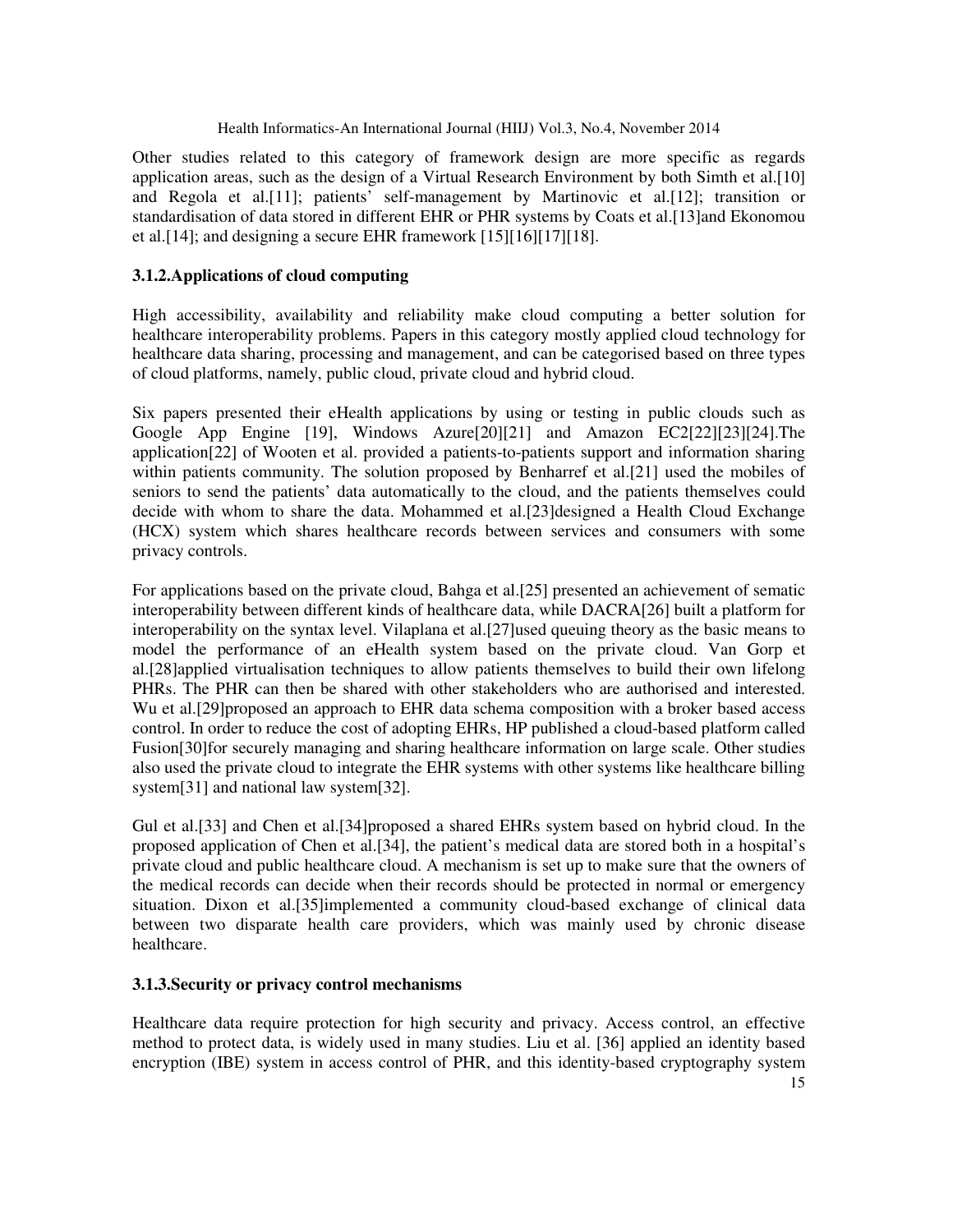can reduce the complexity of key management. Attribute based Encryption (ABE) is one of the most preferable encryption schemes used in cloud computing. For example, Fakhrul et al.[37] implemented Cipher text-Policy ABE in a security manager module to make it act as an administrative person; ESPAC[38] and Narayan et al.[39] proposed a patient-centric ABE access control scheme; and Aljumah et al.[40]designed an emergency mobile access to PHR cloud-based ABE.

Three researches[41][42][43] mixed ABE and IBE to identify access on different levels (normal and emergency), which can handle more complex situations than a single scheme. Role based access control is based on ABE, which is an automatic procedure for authenticating healthcare user information and allocating corresponding role to guarantee all associated operations. Tong et al.[44]introduced a Cloud-based Privacy-aware Role Based Access Control model for controllability, traceability of data and authorised access to healthcare resources. Sharma et al.[45]developed an advanced role-based scheme called task based control to determine whether access should be granted to a healthcare cloud.

Besides access control, several security protection techniques (Trusted Virtual domains[46], Watermarking method<sup>[47]</sup>, Secure index implementation<sup>[48]</sup> and secret-sharing schemes<sup>[49]</sup>) were also introduced to maintain the high security and privacy of healthcare clouds.

# **4. DISCUSSIONS**

The presented review shows that cloud computing technology could be applied in several areas of the eHealth domain. The majority of studies introduced cloud computing technology as possible solutions for achieving eHealth interoperability. Although worldwide it is acknowledged that ICT technologies, such as cloud computing, can improve healthcare quality, most papers in this review are from developed countries. The present review does show, however, increasing studies from other developing countries.

Almost all the studies suggest that due to the huge amount of patient health data, especially in the case of daily care, the cloud's big data storage service provides a better way to store these data. The data can be shared among hospitals and third party research institutions or other healthcare organisations even on a national level. The huge data storage capacity of the cloud would help the development of big data mining in healthcare, as well as diagnosis and treatment. Pay-as-you-go mode of the cloud has significant economic strength, reducing cost for all healthcare organisations which would like to use cloud-based services.

The patients-centric healthcare model will be a future trend where patients are active participants in their own healthcare. Some studies presented cloud-based patients-centric healthcare applications by the users-centric feature of cloud computing. This will not only encourage healthcare receivers to be involved in their own healthcare, but also the cloud-based healthcare platform will provide a technical solution and a social network. In addition, healthcare receivers' participation constitutes an efficient healthcare education in terms of patient's self-management.

High accessibility and availability of the cloud could help the healthcare data stored in the cloud to be accessed at anytime and anywhere in the world. If healthcare receivers could make parts of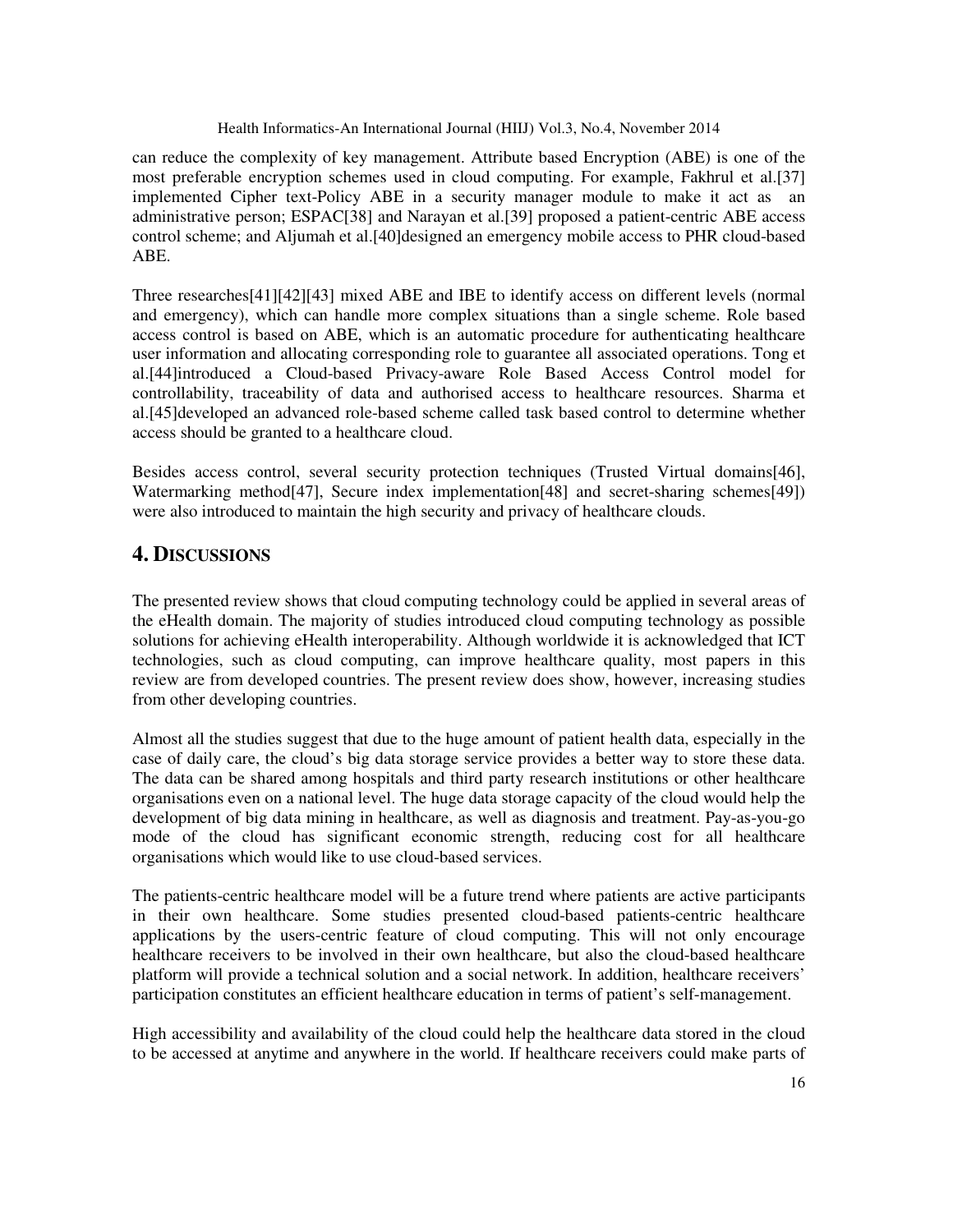their healthcare data in public cloud open, which means that data can be "freely used, reused and redistributed by anyone – subject only, at most, to the requirement to attribute and sharelike."[50]. When the open data become available in the public cloud, it can be processed by remote services, such as medical systems in hospital, clinic decision support systems, expert systems, or distributed to other medical personnel. Around one third of the studies also show that the security and privacy gaps of healthcare data in the cloud could be solved by access control encryption schemes and security protection techniques. This would make it possible to move current server-client based eHealth services to cloud-based eHealth services and make more contribution to improve the current healthcare by high-technologies.

The present review also noted some challenges to using cloud computing in eHealth. Healthcare data contain sensitive information, and dealing with sensitive data in the cloud could lead to some legal issues. Besides, it is important to select cloud providers carefully to guarantee the confidentiality of healthcare data.

Based on the review, we could find that a hybrid cloud model which contains access controls and security protection techniques would be a reliable solution. The EHRs in the hospitals and other healthcare centres could keep their data in private clouds, while patients' daily self-management data could be published in a confident public cloud. Patients as the owner of their health data should decide who can access their data and the conditions for sharing.

# **5. LIMITATIONS**

The present review has certain limitations. The most obvious one is the external validity or generalizability. Since cloud computing is a relatively new technology, the number of published works for our review topic is not so large. In order to have a wider spectrum of studies, the selection rate is slightly higher. Since all the databases we used for searching articles contain some intelligent search techniques, we did not create as many synonyms of "eHealth" as we may do. This may have caused some data loss. Since cloud computing came after 2010, and most of the studies in this review are conference papers with concept-proof-designs. Only very few studies havebeen evaluated in the real world or tested by some technical experts.

# **6. CONCLUSION**

Research on applying cloud computing technology to eHealth is in its early stages; most researchers have presented ideas without real-world cases validation. The obvious features of cloud computing technology provide more reasons to adopt cloud computing in sharing and managing health information. The main purpose of our review is to identify some challenges and feasible cloud-based solutions which can be applied in eHealth. The current review suggests that with the unique superiority of the cloud in big data storage and processing ability, a hybrid cloud platform with mixed access control and security protection mechanisms will be a main research area for developing citizen centred home-based healthcare system.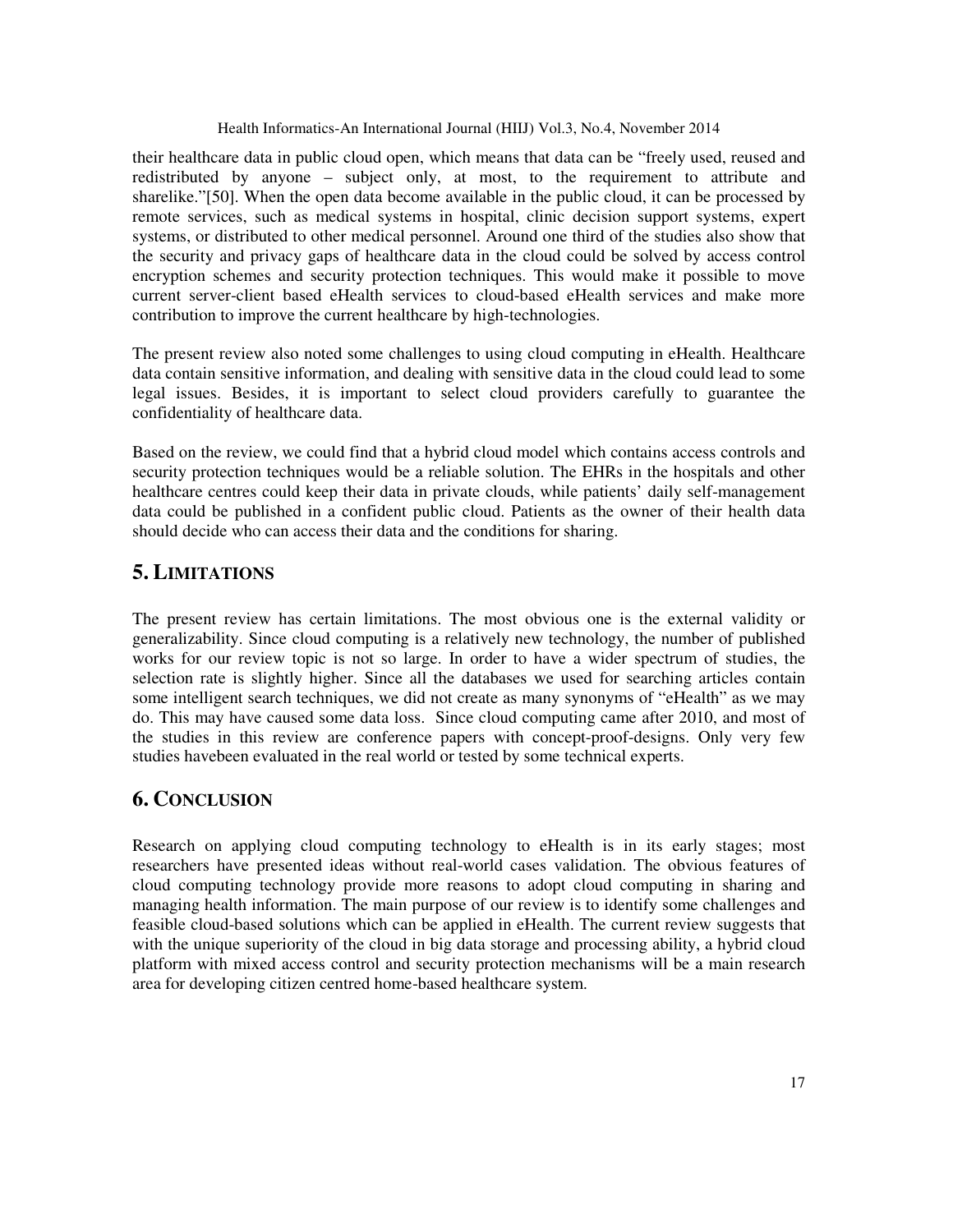## **REFERENCES**

- [1] "WHO | E-Health," WHO. [Online]. Available: http://www.who.int/trade/glossary/story021/en/. [Accessed: 09-Feb-2014].
- [2] P. Mell and T. Grance, "The NIST definition of cloud computing," Natl. Inst. Stand. Technol., vol. 53, no. 6, p. 50, 2009.
- [3] W. Afzal, R. Torkar, and R. Feldt, "A systematic review of search-based testing for non-functional system properties," Inf. Softw. Technol., vol. 51, no. 6, pp. 957–976, Jun. 2009.
- [4] A. Jovell and M. Navarro-Rubio, "Evaluation of scientific evidence," Med. Clínica, vol. 105, no. 19, p. 740, 1995.
- [5] S. Keele, "Guidelines for performing Systematic Literature Reviews in Software Engineering," EBSE Technical Report EBSE-2007-01, 2007.
- [6] C. O. Rolim, F. L. Koch, C. B. Westphall, J. Werner, A. Fracalossi, and G. S. Salvador, "A Cloud Computing Solution for Patient's Data Collection in Health Care Institutions," in 2010 Second International Conference on eHealth, Telemedicine, and Social Medicine (ETELEMED), 10-16 Feb. 2010, 2010, pp. 95–9.
- [7] E. Hendrick, B. Schooley, and C. Gao, "CloudHealth: Developing a reliable cloud platform for healthcare applications," in 2013 IEEE 10th Consumer Communications and Networking Conference, CCNC 2013, January 11, 2013 - January 14, 2013, 2013, pp. 887–891.
- [8] O. Gul, M. Al-Qutayri, C. Y. Yeun, and Q. H. Vu, "Framework of a national level electronic health record system," in 2012 International Conference on Cloud Computing Technologies, Applications and Management (ICCCTAM), 2012, pp. 60–65.
- [9] M. R. Patra, R. K. Das, and R. P. Padhy, "CRHIS: Cloud Based Rural Healthcare Information System," in Proceedings of the 6th International Conference on Theory and Practice of Electronic Governance, New York, NY, USA, 2012, pp. 402–405.
- [10] R. Smith, J. Xu, S. Hima, and O. Johnson, "Gateway to the Cloud Case Study: A Privacy-Aware Environment for Electronic Health Records Research," in 2013 IEEE 7th International Symposium on Service Oriented System Engineering (SOSE), 2013, pp. 292–297.
- [11] N. Regola and N. V. Chawla, "Storing and Using Health Data in a Virtual Private Cloud," J. Med. Internet Res., vol. 15, no. 3, p. e63, Mar. 2013.
- [12] G. Martinovic and B. Zoric, "E-health Framework Based on Autonomic Cloud Computing," in 2012 Second International Conference on Cloud and Green Computing (CGC), 2012, pp. 214–218.
- [13] B. Coats and S. Acharya, "Achieving electronic health record access from the cloud," in Human-Computer Interaction: Applications and Services. 15th International Conference, HCI International 2013, 21-26 July 2013, 2013, vol. pt. II, pp. 26–35.
- [14] E. Ekonomou, L. Fan, W. Buchanan, and C. Thuemmler, "An integrated cloud-based healthcare infrastructure," in 2011 3rd IEEE International Conference on Cloud Computing Technology and Science, CloudCom 2011, November 29, 2011 - December 1, 2011, 2011, pp. 532–536.
- [15] F. Amato, A. Mazzeo, V. Moscato, and A. Picariello, "A Framework for Semantic Interoperability over the Cloud," in 2013 Workshops of 27th International Conference on Advanced Information Networking and Applications (WAINA), 25-28 March 2013, 2013, pp. 1259–64.
- [16] A. S. Radwan, A. A. Abdel-Hamid, and Y. Hanafy, "Cloud-based service for secure electronic medical record exchange," in 2012 22nd International Conference on Computer Theory and Applications, ICCTA 2012, October 13, 2012 - October 15, 2012, 2012, pp. 94–103.
- [17] S. Alshehri, S. P. Radziszowski, and R. K. Raj, "Secure access for healthcare data in the cloud using ciphertext-policy attribute-based encryption," in 2012 IEEE International Conference on Data Engineering Workshops (ICDEW 2012), 1-5 April 2012, 2012, pp. 143–6.
- [18] F. Rahman, S. I. Ahamed, Ji-Jiang Yang, and Qing Wang, "PriGen: a Generic Framework to Preserve Privacy of Healthcare Data in the Cloud," in Inclusive Society: Health and Wellbeing in the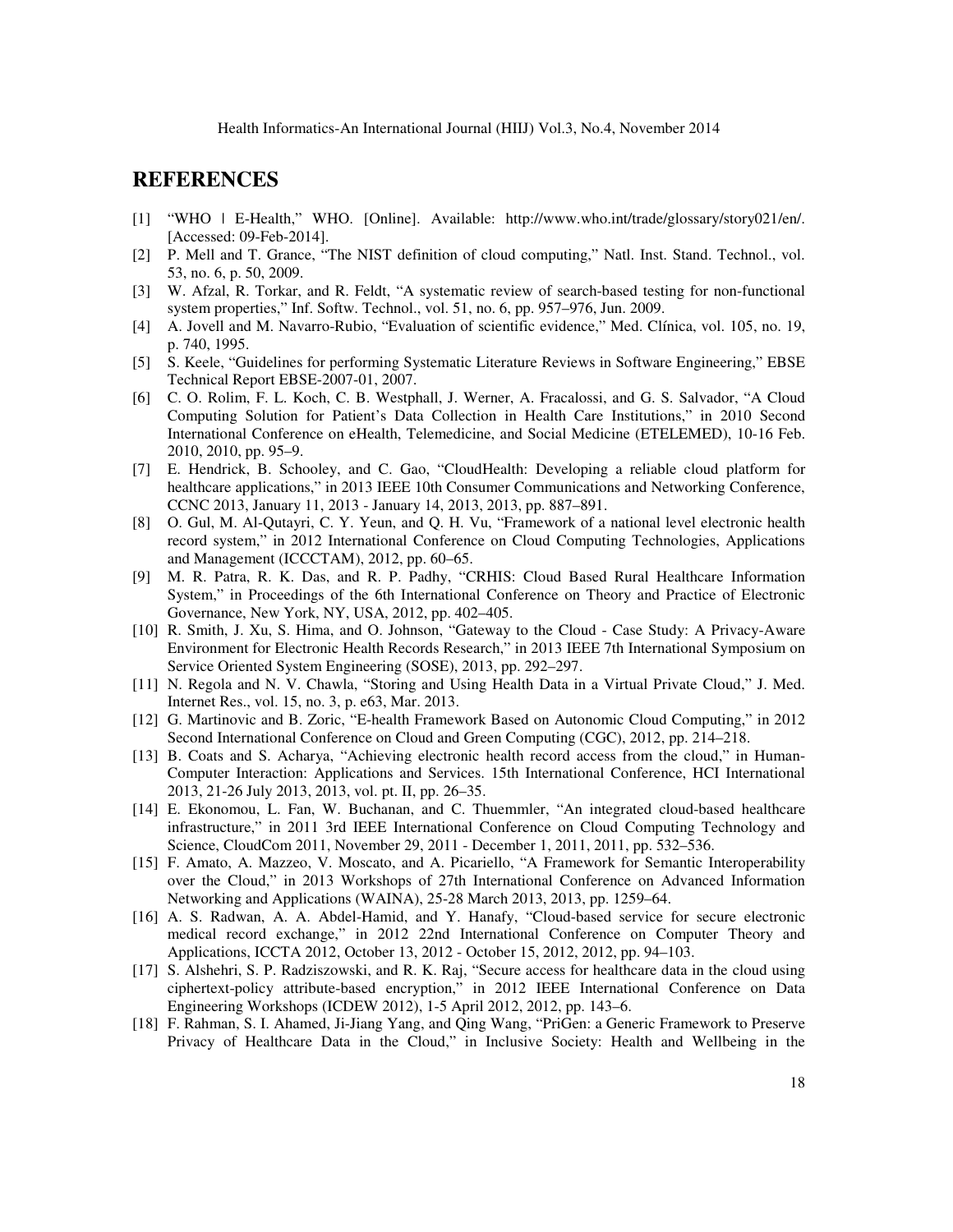Community, and Care at Home. 11th International Conference on Smart Homes and Health Telematics, ICOST 2013, 19-21 June 2013, 2013, pp. 77–85.

- [19] Y. Hu, F. Lu, I. Khan, and G. Bai, "A cloud computing solution for sharing healthcare information," in Internet Technology And Secured Transactions, 2012 International Conferece For, 2012, pp. 465– 470.
- [20] Shilin Lu, R. Ranjan, and P. Strazdins, "Reporting an Experience on Design and Implementation of e-Health Systems on Azure Cloud," in Internet and Distributed Computing Systems. 6th International Conference, IDCS 2013, 28-30 Oct. 2013, 2013, pp. 145–59.
- [21] A. Benharref and M. A. Serhani, "Novel Cloud and SOA-based Framework for E-health Monitoring Using Wireless Biosensors," IEEE J. Biomed. Health Inform., vol. 18, no. 1, pp. 46–55, Jan. 2014.
- [22] R. Wooten, R. Klink, F. Sinek, Y. Bai, and M. Sharma, "Design and implementation of a secure healthcare social cloud system," in 12th IEEE/ACM International Symposium on Cluster, Cloud and Grid Computing, CCGrid 2012, May 13, 2012 - May 16, 2012, 2012, pp. 805–810.
- [23] S. Mohammed, D. Servos, and J. Fiaidhi, "Developing a Secure Distributed OSGi Cloud Computing Infrastructure for Sharing Health Records," in Autonomous and Intelligent Systems. Second International Conference, AIS 2011, 22-24 June 2011, 2011, pp. 241–52.
- [24] G. S. Bhange and S. R. Hiray, "Dental Patient Records Maintenance on Cloud Computing Using Data Protection Model," in Proceedings of the CUBE International Information Technology Conference, New York, NY, USA, 2012, pp. 526–531.
- [25] A. Bahga and V. K. Madisetti, "A Cloud-based Approach for Interoperable Electronic Health Records (EHRs)," IEEE J. Biomed. Health Inform., vol. 17, no. 5, pp. 894–906, Sep. 2013.
- [26] L. Fan, W. Buchanan, C. Thummler, O. Lo, A. Khedim, O. Uthmani, A. Lawson, and D. Bell, "DACAR Platform for eHealth Services Cloud," in 2011 IEEE International Conference on Cloud Computing (CLOUD), 2011, pp. 219–226.
- [27] J. Vilaplana, F. Solsona, F. Abella, R. Filgueira, and J. Rius, "The cloud paradigm applied to e-Health," BMC Med. Inform. Decis. Mak., vol. 13, no. 1, p. 35, Mar. 2013.
- [28] P. Van Gorp and M. Comuzzi, "Lifelong Personal Health Data and Application Software via Virtual Machines in the Cloud," IEEE J. Biomed. Health Inform., vol. 18, no. 1, pp. 36–45, Jan. 2014.
- [29] Ruoyu Wu, Gail-Joon Ahn, and Hongxin Hu, "Secure sharing of electronic health records in clouds," in 2012 8th International Conference on Collaborative Computing: Networking, Applications and Worksharing (CollaborateCom 2012), 14-17 Oct. 2012, 2012, pp. 711–18.
- [30] S. Basu, A. H. Karp, Jun Li, J. Pruyne, J. Rolia, S. Singhal, J. Suermondt, and R. Swaminathan, "Fusion: Managing Healthcare Records at Cloud Scale," Computer, vol. 45, no. 11, pp. 42–9, Nov. 2012.
- [31] M. Rodriguez-Martinez, H. Valdivia, J. Rivera, J. Seguel, and M. Greer, "MedBook: A cloud-based healthcare billing and record management system," in 2012 IEEE 5th International Conference on Cloud Computing, CLOUD 2012, June 24, 2012 - June 29, 2012, 2012, pp. 899–905.
- [32] Ruoyu Wu, Gail-Joon Ahn, and Hongxin Hu, "Towards HIPAA-Compliant Healthcare Systems in Cloud Computing," Int. J. Comput. Models Algorithms Med., vol. 3, no. 2, pp. 1–22, Apr. 2012.
- [33] O. Gul, M. Al-Qutayri, Q. H. Vu, and C. Y. Yeun, "Data integration of electronic health records using Artificial Neural Networks," in 7th International Conference for Internet Technology and Secured Transactions, ICITST 2012, December 10, 2012 - December 12, 2012, 2012, pp. 313–317.
- [34] Yu-Yi Chen, Jun-Chao Lu, and Jinn-Ke Jan, "A Secure EHR System Based on Hybrid Clouds," J. Med. Syst., vol. 36, no. 5, pp. 3375–84, Oct. 2012.
- [35] B. E. Dixon, L. Simonaitis, H. S. Goldberg, M. D. Paterno, M. Schaeffer, T. Hongsermeier, A. Wright, and B. Middleton, "A pilot study of distributed knowledge management and clinical decision support in the cloud," Artif. Intell. Med., vol. 59, no. 1, pp. 45–53, Sep. 2013.
- [36] Chia-Hui Liu, Fong-Qi Lin, Dai-Lun Chiang, Tzer-Long Chen, Chin-Sheng Chen, Han-Yu Lin, Yu-Fang Chung, and Tzer-Shyong Chen, "Secure PHR Access Control Scheme for Healthcare Application Clouds," in 2013 42nd International Conference on Parallel Processing (ICPP), 1-4 Oct. 2013, 2013, pp. 1067–76.